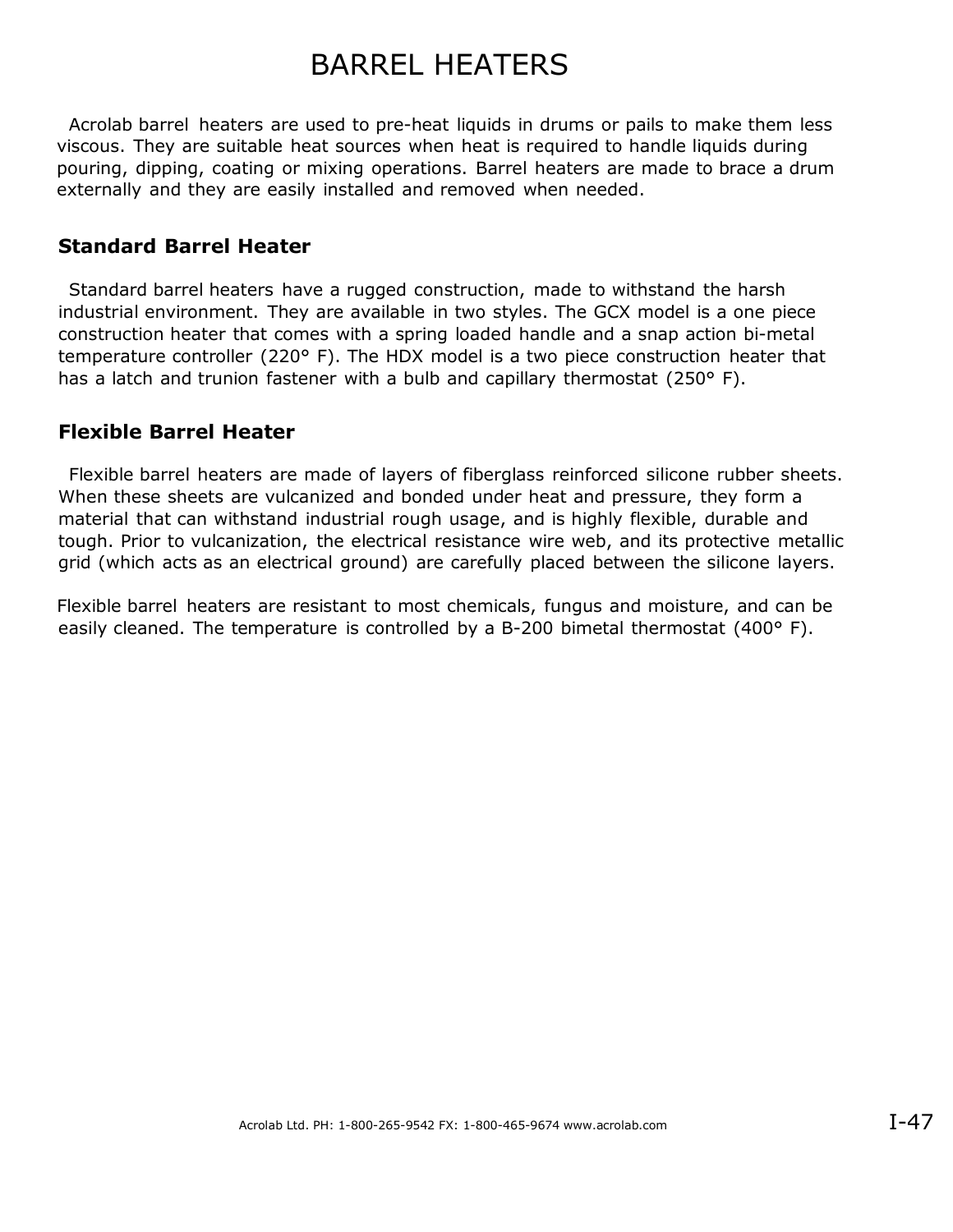# BARREL HEATERS - INSTALLATION & MAINTENANCE

#### **INSTALLATION**

 Since heat has the tendency to move upwards in liquids, drum heaters should be installed close to the bottom of a vertical drum. Horizontal vessels should have their drum heaters installed such that the terminal box is positioned on the side. This will protect the box from overheating and maintain accessibility to the controls. The HDX model has a quick disconnect latch and trunion fastener, while the GCX model has spring loaded handles that have to be stretched to slide the heater to its proper position on the drum. The Flexible heater is very flexible and will easily adhere to the drum surface. However, when a standard barrel is used, it is recommended to tap gently on both its rims to ensure tightness and good heat transfer.

#### **CONTROL**

Standard heaters come with temperature controllers. When the pilot lamp is on, the heater is active. HDX models have bulb and capillary thermostats (250° F). GCX models have snap action bimetal temperature controllers (220° F). After an initial trial these controllers have to be set in proportion to the maximum settings and required temperature. Flexibles come with B-200 bimetal thermostats  $(400^{\circ} \text{ F})$ .

#### **ELECTRICAL RATING**

 Barrel heaters are made for 120V or 240V power supplies. Appropriate power cords and plugs are supplied for each voltage and wattage. The power supply should be rated to handle the amperage drawn by the heater. Different liquids absorb heat at different rates so the wattage of a barrel heater should be selected accordingly.

#### **MAINTENANCE**

 Since the standard barrel is not a sealed product, it should be used indoors and kept away from moisture and contamination. The Flexible heater is moisture and chemical proof, but not waterproof. Flexibles should always be used indoors since water can leak into their thermostat box. In general, barrel heaters are maintenance free. A periodic check to ensure that they are securely fastened to the drum is recommended. The power cord is rated to withstand 220° F and should never come in contact with the heater.

#### **WARNING**

 Both standard and flexible barrel heaters should not be used on pressure tight containers, containers with explosive materials, or in explosive environments.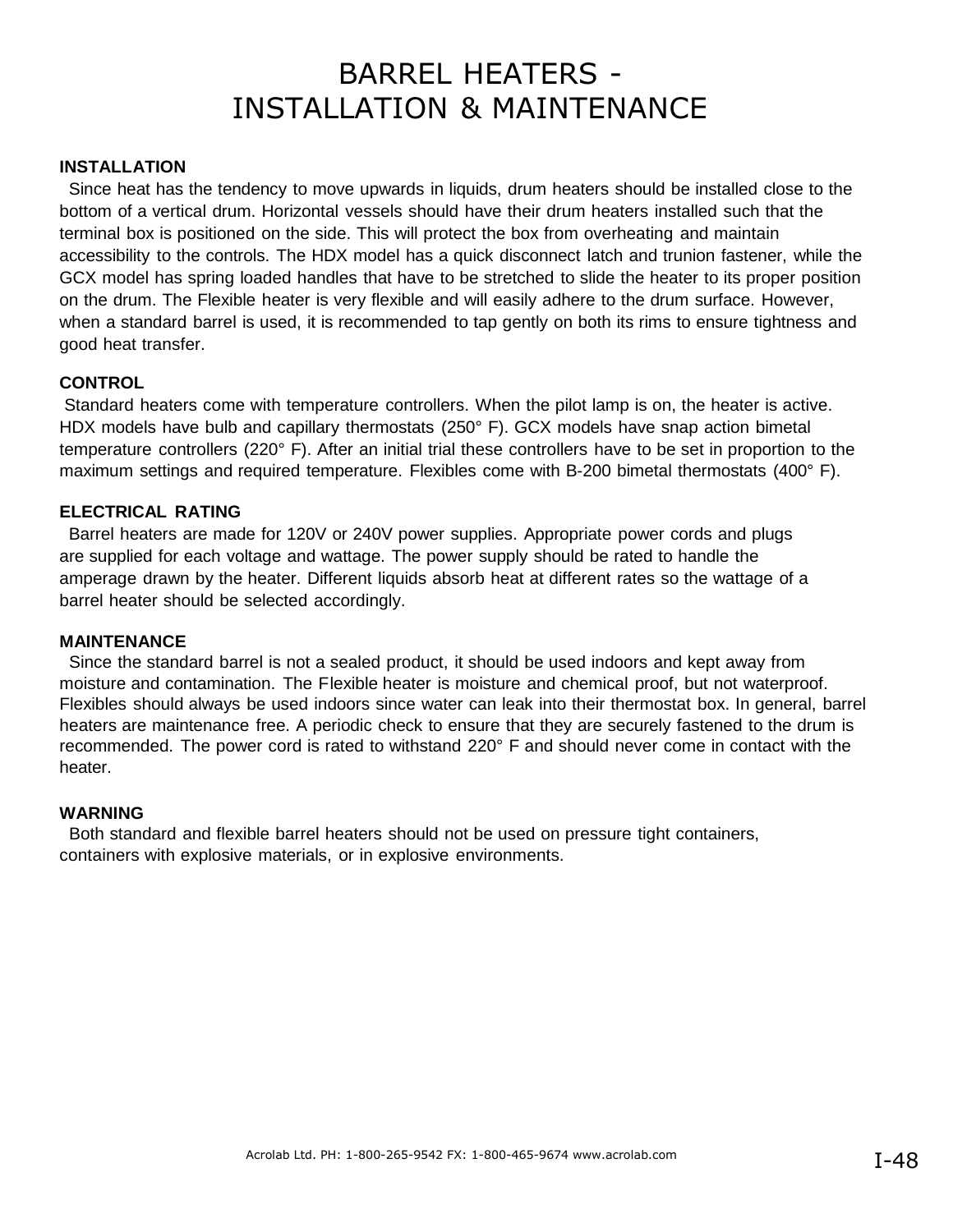

Acrolab Ltd. PH: 1-800-265-9542 FX: 1-800-465-9674 www.acrolab.com